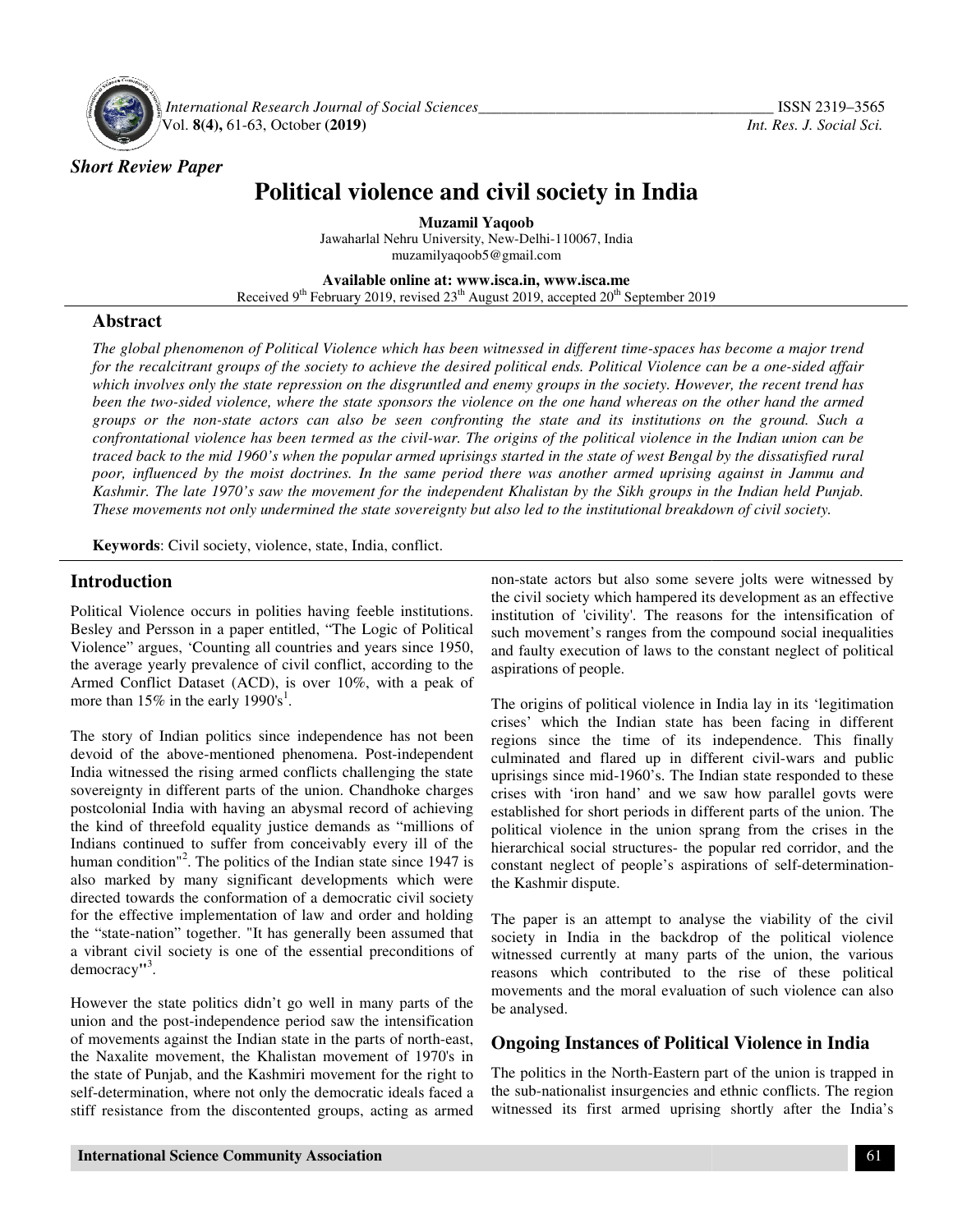independence in the part of Nagaland. However, contrary to the popular notions of non-existence of civil societies in the region, 'between a militarily-willed state and violent insurgencies lie very many formal associations and informal networks that organize the space for a civil society<sup>,4</sup>.

The grim and constant political violence in the region has not been able to obliterate the informal institutions entirely. Under such conditions the civil-society has a dual function, i.e. initiating the peace processes which can involve both the govt and the rebel groups and negotiating peace between the groups and communities at the local levels, thus promoting mutual coexistence.

The popular 'red corridor' stretching from Eastern parts of the Indian union and involving the central and southern part has seen the extreme levels of political violence since 1960's. the revolutionary violence of these armed groups has its roots apart from other factors, in the structural injustices compound inequalities, the triple failure (check where it is) etc. however, the major contributing factor is the failure of civil society to reach to these marginalized tribal poor. The state crackdown on the movements of civil society organizations has led to a 'neartotal information blackout in the state<sup>5</sup>.

In short, the civil society in India at large has relatively failed to address and highlight the systemic neglect and aspirations of these tribal Adivasis resulting in the mirage of dual political violence and effective breakdown of the institutions of civil society.

The Kashmir dispute being internationally recognized has been a point of much political violence. Neera Chandhoke argues that the uprisings in Kashmir reflect the condition of democracy in Kashmir. She further maintains that in Kashmir not only did the state violate the social contract, but also the democratic institutions and organisations failed to channel political restiveness<sup>6</sup>.

Civil society as such didn't emerge as a powerful institutional force in Kashmir due to the sustained political mayhem and institutional breakdowns after repeated interludes in the state. However, its role to mediate the political tensions between different actors on the scene can't be denied as such. 'There are a handful of youth groups, blood banks and orphanages, but no development NGOs or trade associations<sup>7</sup>.

## **Evaluation of Political Violence in India**

The moral evaluation of any political violence should be determined by two facts i.e. whether it is used to counter the larger violence of the state and its institutions or to overcome the bigger injustices structured inequalities and constant neglect of popular aspirations.

Chandhoke in one of her articles very lucidly tried to exhibit a much coherent picture where she argued that,

*Considering the extent of ill-being that stalks the lives of the poor, considering that both the state and civil society groups have done little to ensure the well-being of the poorest of the poor, and considering that among the SCs and the STs living in central and east India there is more denial of self-respect, more infant mortality, more malnourishment, more ill health, more illiteracy, and more premature deaths than the rest of the population, it is difficult to definitively pronounce that violence is illegitimate<sup>8</sup> .* 

She charges the Indian state for neglecting the political and social identity of these deprived people and the flawed mechanisms of law implementation, the agrarian crises and appropriation of the lands of these tribal Adivasis. There has been a very little progress on the ground where the role of the state to empower and address their issues was quite remarkable.

The constant denial for recognition of the distinctive character of the tribal communities in the North-Eastern part resulted in a still unresolved civil war. The Indian state's use of different special and colonial policies to curb the rising voices in the region relegated the civil society to the wall, where any move to divulge the wrongs wreaked upon the innocent people are pigeon-holed as suspicious, anti-national and threats to the national security of the Indian state.

The role of the civil society organisations, to consolidate or rebuild the social harmony and democratic participations, hampers when the possibilities and sentiments are systematically obliterated by the state repressions and the use of repressive laws.

Chandhoke writes that 'the main reason for political discontent and resort to violence in Kashmir has to do with repeated infringement of the social contract by the central government of India, acting often in tandem with the state government. This has been accompanied by the insistent erosion of the democratic space that permits articulation of political discontent'<sup>5</sup>.

The perpetual cycle of violence in Kashmir has resulted in the thousands of deaths, the mass killings and the blatant violation of human rights in the state. Under the conditions of constant denial and address of the political problem of the state, the incessant suppression of basic human rights, the crackdown on democratic dissent and the long-standing betrayals, violence has become necessary to break the shackles of Indian control, "Occupation". Quoting Chandhoke, 'In societies where some groups experience nothing but violence in their daily lives, political violence might be one strategy to fight for one's selfesteem.

### **Conclusion**

Civil society as an institution is a necessary precondition for the establishment of any democratic order. The post independent Indian state however, witnessed a constant breakdown of civil society institutions in different conflict-hit regions. This resulted